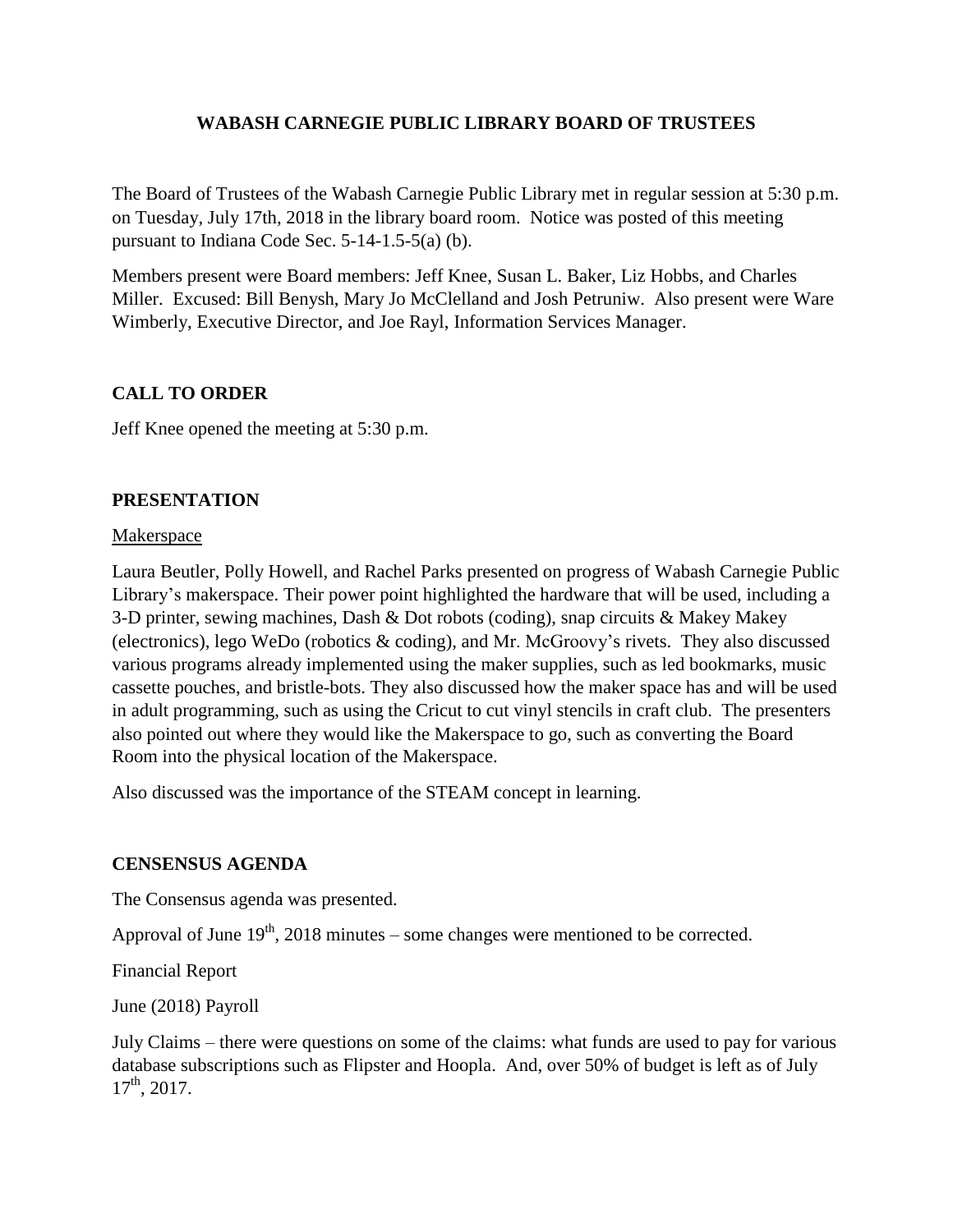Action: It was moved by Charles Miller and seconded by Susan L. Baker to accept the agenda. Motion passed.

## **PRESIDENT'S REPORT**

No report.

## **COMMITTEE REPORT**

No report.

### **NEW BUSINESS**

### RB Digital

It was decided to table until next month.

Action: It was moved by Charles Miller and seconded by Susan L. Baker to table until August Board meeting. Motion passed.

### Krayon Kiosk

Polly Howell discussed the idea of getting new interactive tablet kiosk computers for the children's room that will replace the older keyboard mouse computers (AWE computers) that are breaking down. The will take up less space in the children's room, and the touch screens will be more user friendly for younger toddlers.

Trustees looked at quotes for 2 and 3 screen options. It was decided to proceed with the quote with 3 Krayon Kiosk.

Action: It was moved by Susan L. Baker and seconded by Liz Hobbs to approve. Motion passed.

### Email Migration

Ware discussed the various quotes from BIT and Intrasect for staff email migration, which is needed due to an aging server. After discuss by Trustees, it was decided to proceed with Intrasect to perform the email migration.

Action: It was moved by Liz Hobbs and seconded by Charles Miller to approve. Motion passed.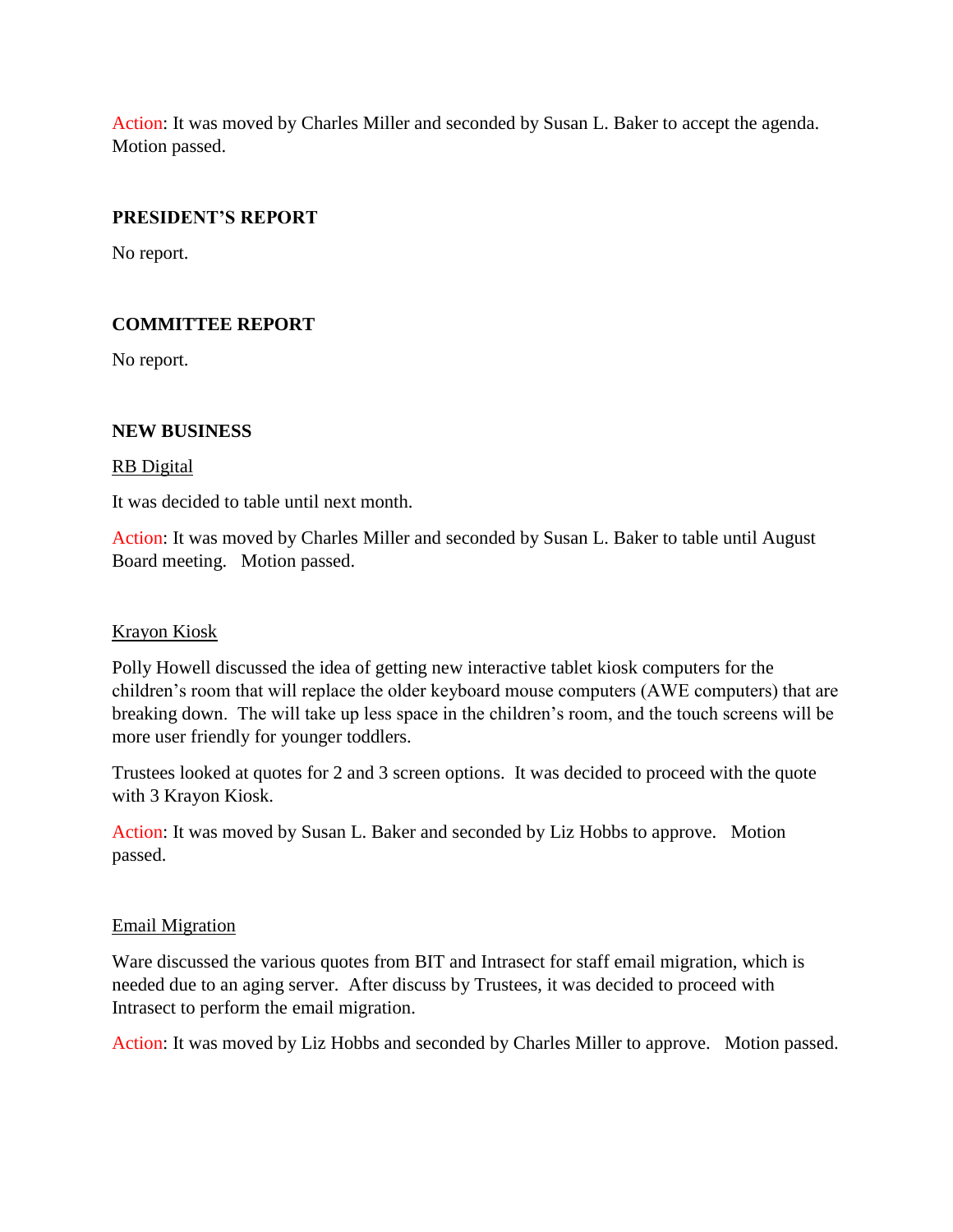### People Counter

Ware went over the People Counter proposal for Trustees to discuss. Jeff questioned whether our camera system could be outfitted with software that would perform the people counting. Ware will inquire with Cottage Watchmen. Concerns expressed that it was a waste of money.

Action: It was moved by Susan L. Baker and seconded by Liz Hobbs to table this until the August meeting. Motion passed.

## **DIRECTOR'S REPORT/ADMINISTRATIVE UPDATE**

### 2019 Budget

Board discussed budget increase of 3.1 for the 2019 budget.

#### Wi-Fi Hotspots

The library purchased 7 more hotspots due to their popularity and are being used continuously.

#### Survey for Library Users

A Strategic Planning survey has been made available in the library, and sent via email, Facebook, to allow patrons to have input on the library's strategic plan.

#### Charlie Miller and Jeff Knee

Charlies and Jeff have both been re-appointed for a  $3<sup>rd</sup>$  terms respectively!

#### Vacation

Ware will be on vacation the next couple of weeks. Polly Howell will be in charge during Ware's absence.

#### Josh Petruniw